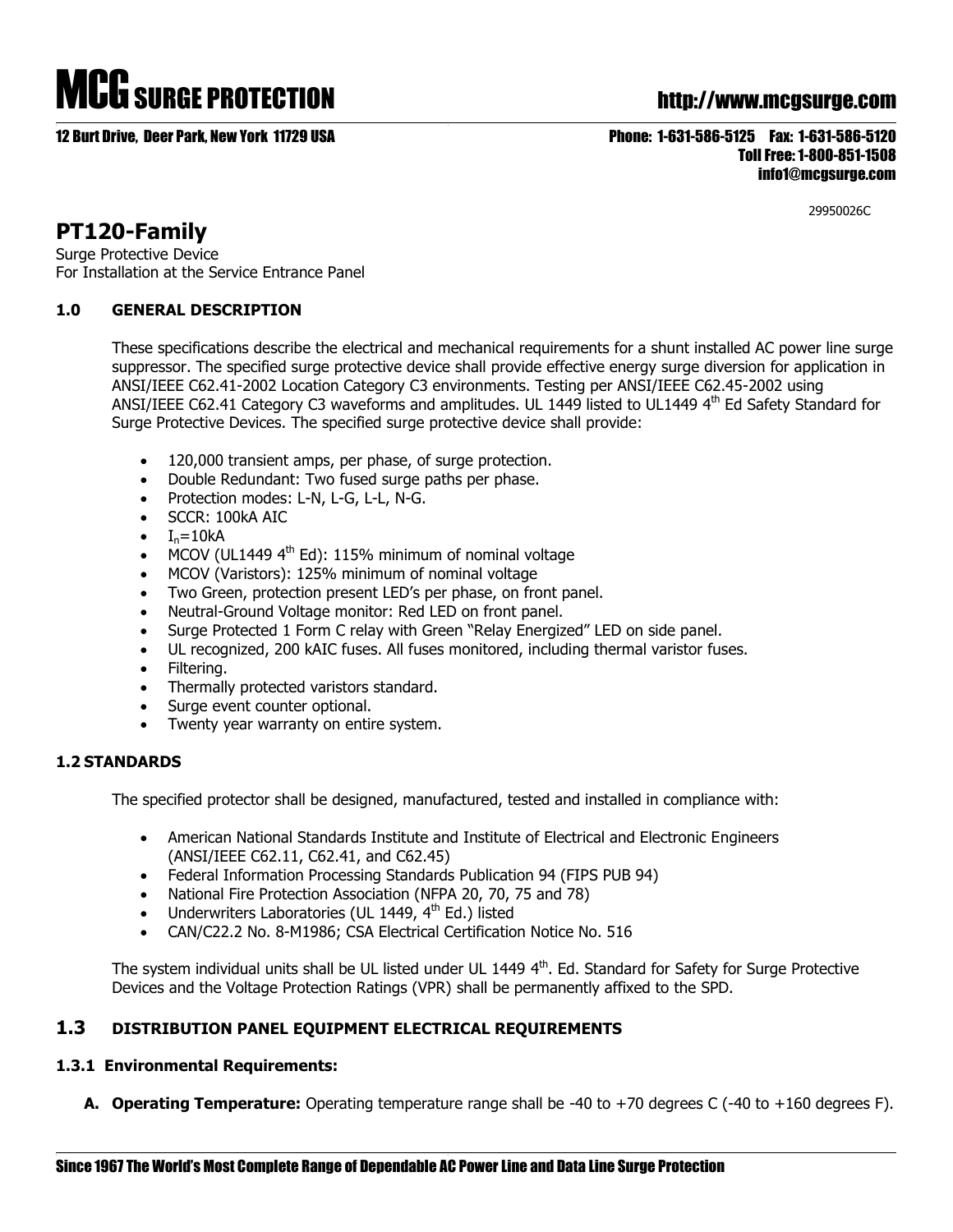# MCG SURGE PROTECTION http://www.mcgsurge.com

### 12 Burt Drive, Deer Park, New York 11729 USA Phone: 1-631-586-5125 Fax: 1-631-586-5120

# Toll Free: 1-800-851-1508 info1@mcgsurge.com

For models with event counter, Operating temperature range shall be -35 to  $+70$  degrees C (-31 to  $+160$  degrees F).

- **B. Storage Temperature:** Storage temperature range shall be -40 to +85 degrees C (-40 to 185 degrees F). For models with event counter storage temperature range shall be -35 to +85 degrees C (-31 to 185 degrees F).
- **C. Relative Humidity:** Operation shall be reliable in an environment with 0% to 95% non-condensing relative humidity.
- **D. Operating Altitude:** The system shall be capable of operation up to an altitude of 13,000 feet above sea level.
- **E. Operating Voltage:** Maximum continuous operating voltage of varistors shall be no less than 125% of the nominal rated line voltage.
- **F. Power Frequency:** The power frequency range shall be at 47 to 63 Hertz.

# **1.3.2 Electrical Requirements:**

- **A. Unit Operating Voltage:** The nominal unit operating voltage shall be indicated in **Table 1.0**.
- **B. Nominal System Operating Voltage shall be:**

VAC, Phase, Wire Plus Ground, Type

## **Table 1.0**

|              |                |                                             | <b>Joules</b>            | <b>Vpeak L-N</b> | <b>Vpeak</b><br>L-N | <b>UL1449</b>     | <b>UL1449</b>     | <b>UL1449</b><br>4 <sup>th</sup> Edition 4 <sup>th</sup> Edition 4 <sup>th</sup> Edition |
|--------------|----------------|---------------------------------------------|--------------------------|------------------|---------------------|-------------------|-------------------|------------------------------------------------------------------------------------------|
| <b>Model</b> | <b>Voltage</b> | <b>Description</b>                          | <b>Total</b><br>(8/20us) | 3kA<br>(8/20us)  | 10kA<br>(8/20us)    | <b>VPR</b><br>L-N | <b>VPR</b><br>L-G | <b>VPR</b><br>N-G                                                                        |
| $-120S$      | <b>120 VAC</b> | 1phase, 2W+gnd                              | 5,890j                   | 650V             | 880V                | 800V              | 800V              | 700V                                                                                     |
| $-120T$      | 120/240 VAC    | 1phase, 3W+gnd                              | 5,890j                   | 650V             | 880V                | 800V              | 800V              | 700V                                                                                     |
| $-120Y$      | 120/208 VAC    | 3phase, 4W+gnd, wye                         | 8,100j                   | 650V             | 880V                | 800V              | 800V              | 700V                                                                                     |
| $-220S$      | <b>220 VAC</b> | 1phase, 2W+qnd                              | 17,920j                  | 1200V            | 1530V               | 1200V             | 1500V             | 1200V                                                                                    |
| $-220Y$      | 220/380 VAC    | 3phase, 4W+gnd, wye                         | 24,640 <sub>1</sub>      | 1200V            | 1530V               | 1200V             | 1500V             | 1200V                                                                                    |
|              |                | -240DCT 240/120/120* 3phase, 4W+gnd, hi-leg | 11,290j                  | 1130/650V        | 1500/880V           | 1200/800V         | 1500/800V         | 700                                                                                      |
| $-240S$      | <b>240 VAC</b> | 1phase, 2W+gnd                              | 17,920j                  | 1200V            | 1530V               | 1200V             | 1500V             | 1200V                                                                                    |
| $-240Y$      | 240/415 VAC    | 3phase, 4W+gnd, wye                         | 24,640 <sub>1</sub>      | 1200V            | 1530V               | 1200V             | 1500V             | 1200V                                                                                    |
| $-277S$      | <b>277 VAC</b> | 1phase, 2W+qnd                              | 17,920j                  | 1200V            | 1530V               | 1200V             | 1500V             | 1200V                                                                                    |
| $-277Y$      | 277/480 VAC    | 3phase, 4W+gnd, wye                         | 24,640 <sub>1</sub>      | 1200V            | 1530V               | 1200V             | 1500V             | 1200V                                                                                    |
| -347Y        | 347/600 VAC    | 3phase, 4W+gnd, wye                         | 28,340                   | 1240V            | 1600V               | N/A               | N/A               | N/A                                                                                      |

\*High-leg delta center tapped